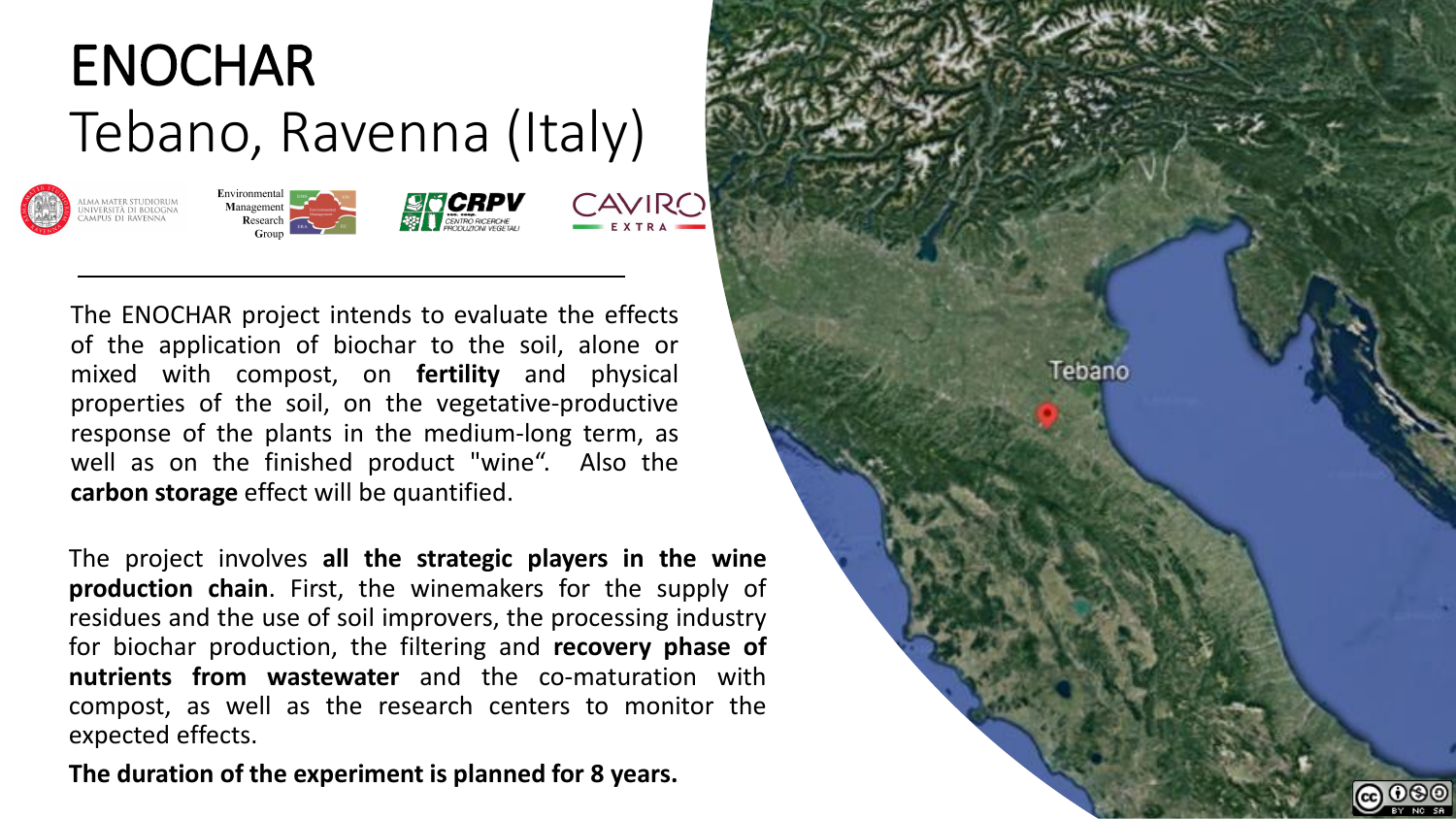# **SITE DESCRIPTION**

The field experiment was set in a new vineyard planted in March 2019 (cv. Souvignon; rootstock SO4), in Emilia Romagna, at CRPV farm. Trellis system is Guyot with plant-row spacing of 1 and 2.6 m respectively; rows orientation is East-West. The vineyard is equipped for emergency irrigations. The soil is a sandy clay loam (USDA, 2005) with a neutral pH of 7.5 (1:2 soil: 0.01 M CaCl<sub>2</sub>).

## **BIOCHAR AND ITS APPLICATION IN THE FIELD**

The used biochar will be exclusively obtained from the thermochemical valorization of vineyard pruning residues.

The applied treatments distributed in furrow before shoots transplanting and located closely to the growing roots are:

- Vineyard pruning residues biochar (VPRB) at a dose of 22  $t_{dm}$ \*ha<sup>-1</sup>.
- Blend of mature compost and VPRB (CB) with a ratio in dry matter of 10:3 at a dose of **13**  $t_{dm}$ **\*ha**<sup>-1</sup>
- Blend of fresh compost constituents and VPRB (CBf) with a ratio in dry matter of 10:3 at a dose of **13 tdm\*ha-1**
- Mature compost at a dose of **10 t<sub>dm</sub>\*ha**<sup>-1</sup>.
- Farm management

Apart VPRB, the other treatments will be repeated every year, applying the matrices closely to the row of the vineyard using a spreader and then incorporated into the soil using a rotary harrow at 0.15 m depth.



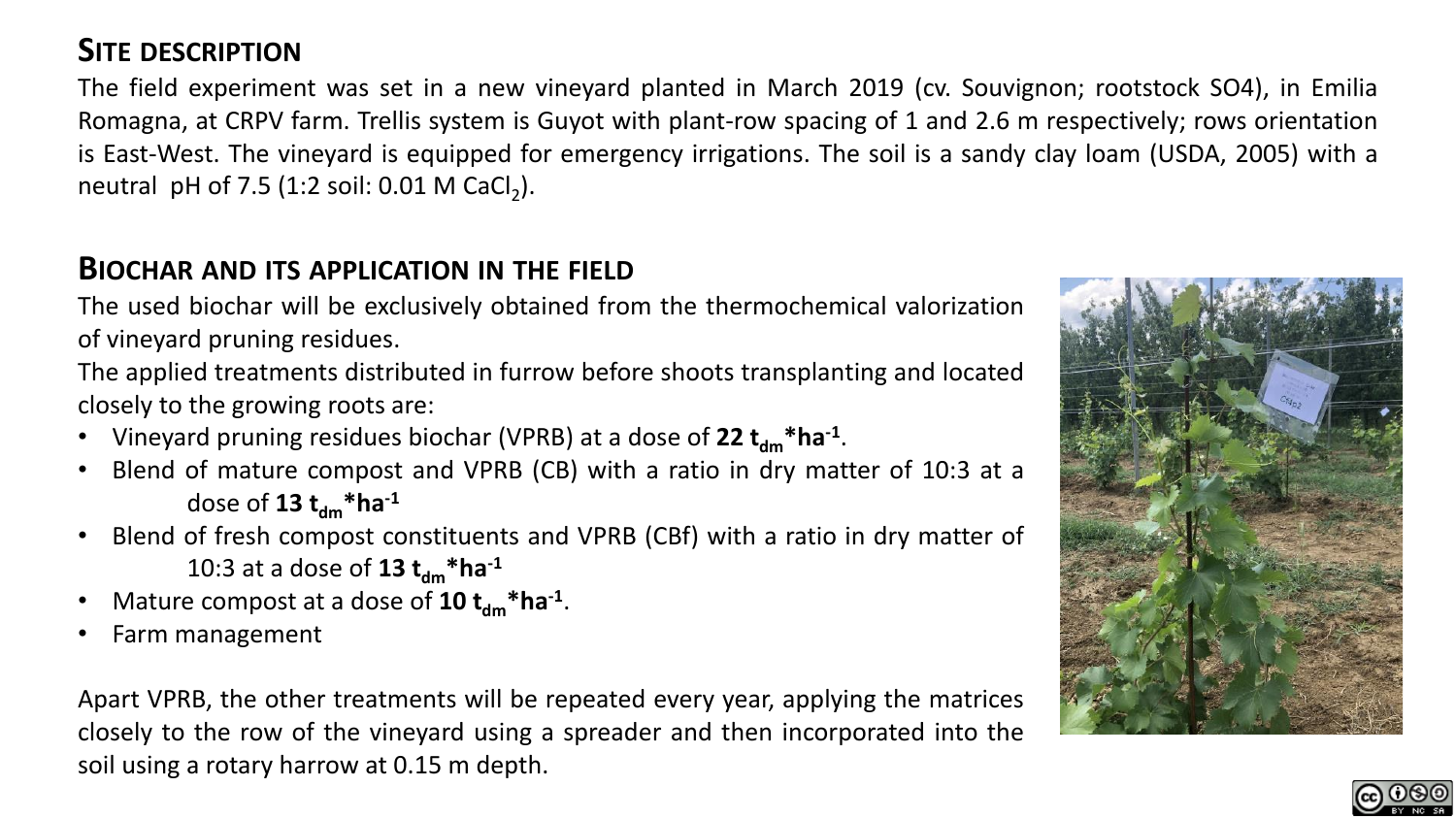### MEASURED PARAMETERS

-Continuous monitoring by 5TE Decagon probes of temperature, salinity and water content at 2 different depth: -0.15m and -0.3m; -Phenological phases monitoring ;

-Weather parameters by a weather station included in the regional official network;

-Annual nutritional state of leaves and plants;

-Annual pruning biomass yield;

-Biochemical analysis of grapes;

-Production surveys at harvest (100 plants);

-Carbon and nitrogen soil dynamic;



### PLANNED ACTIVITIES:

-Evaluate the effect of conditioning on soil properties (e.g. water retention capacity, structure, workability, etc.) as well as on plant response (nutritional status, productivity and quality of wines);

-Monitoring of the transformation of biochar and compost in the soil, decomposition and aging also with modeling;

-Laboratory tests to analyze biochar filtering properties on wastewater nutrients and organic substance.

-Laboratory experiments through column tests to verify the absorbent and retention capacities of nutrients in the soil mixed with the various matrices;

-Laboratory experiments to evaluate the co-maturation processes phases in compost and biochar blends.

-Development and organization of communication activities and dissemination of results (e.g. visits to the experimental field, scientific and popular publications)